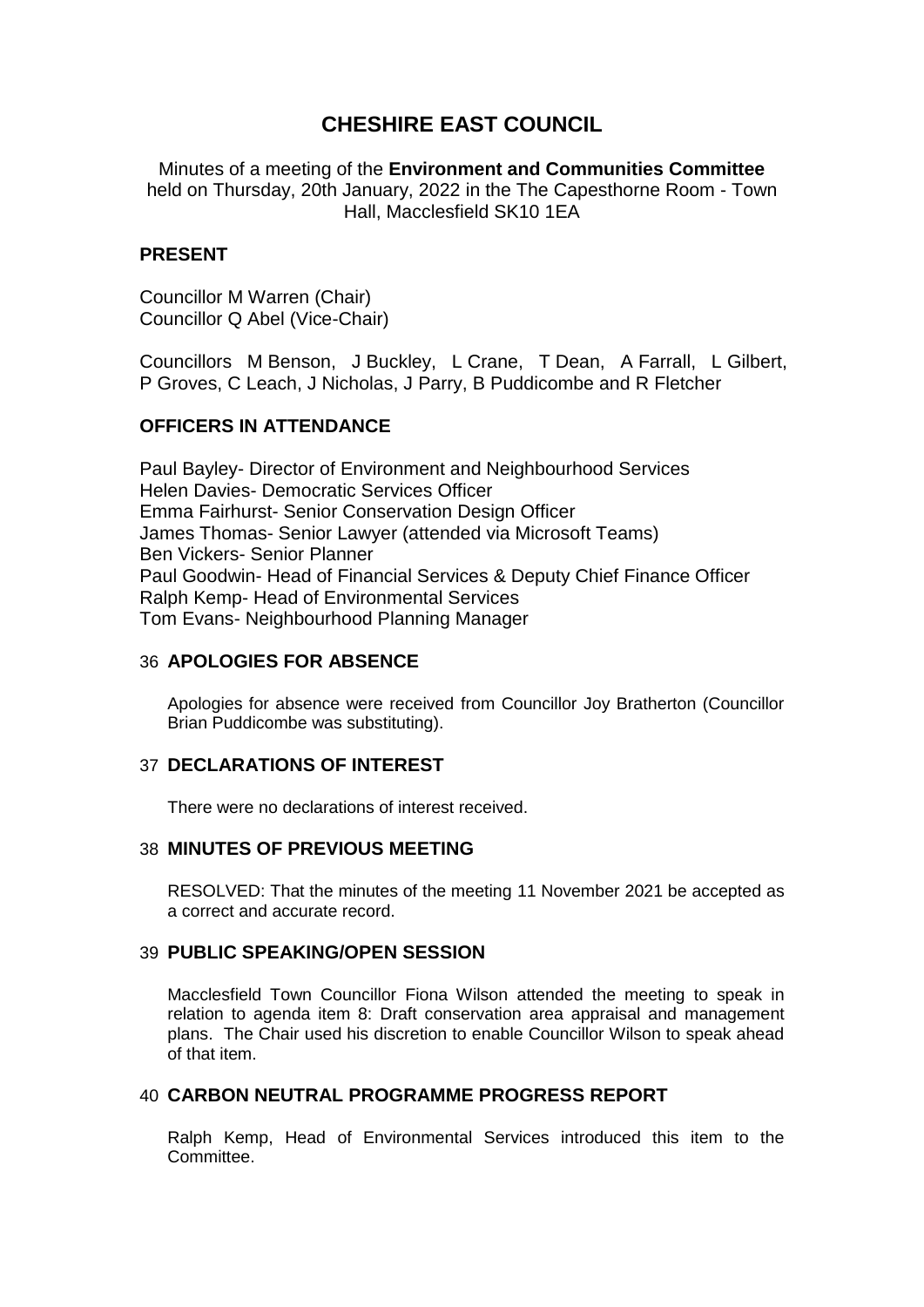The Committee was advised the report was an update on the delivery of the commitment made by Council to being a carbon neutral council by 2025 and influence carbon reduction across the borough, the Action Plan had been adopted to achieve this.

Ralph advised the Committee that the data suggested that the Council was on track to achieving its carbon neutral ambition, the council had secured its fourth successful funding bid from Government, purchased its first council electric vehicles, planted 21,000 trees and progressed two large solar farms.

Part of the recommendation within the report was to approve joining the UK100 Network and this followed a pledge at full council committing the borough to be carbon neutral by 2045.

In line with the procedure rules within the council Constitution, the proposer of the original motion if present should be invited to speak first, followed by the seconder. The matter would then be opened up to wider discussion.

Councillor Quentin Abel addressed the Committee as the proposer of the original motion at full council, he brought up four points for consideration:

- 1) There was no additional cost to join UK100
- 2) There were many advantages of joining in relation to the access to data
- 3) This could help business and the population with their quality of life; and

4) The Council would gain access to funding and advice on securing future funding.

Councillor Rod Fletcher as the seconder of the original motion attended the meeting and addressed the Committee, he noted there had been misinformation spread about this proposal which had contributed to some hesitancy in support from across the council. Councillor Fletcher gave examples of both Liverpool and Surrey Local Authorities joining the UK100 and underlined the point that the organisation was not political and there were real benefits in gaining access to support and help to achieve environmental targets. Councillor Fletcher expressed a desire to see unanimous support for this recommendation.

The Committee was given the opportunity to ask questions. There was a query about the difference between carbon offset and carbon inset. Ralph Kemp explained that carbon inset is the term the Council had adopted for projects to capture carbon within the borough.

Ralph also explained that whilst joining the UK100 target was a pledge and there was no legal requirement to meet the targets, progress would be published. The Committee asked if Cheshire East had consulted with Cheshire West, Ralph confirmed that Cheshire operate regionally, both through and outside of the Local Enterprise Partnership (LEP), both authorities support each other with different conferences regionally and there would be a need to find some regional solutions e.g. transport solutions. Cheshire West were already committed to UK100.

RESOLVED: (Unanimously)

That: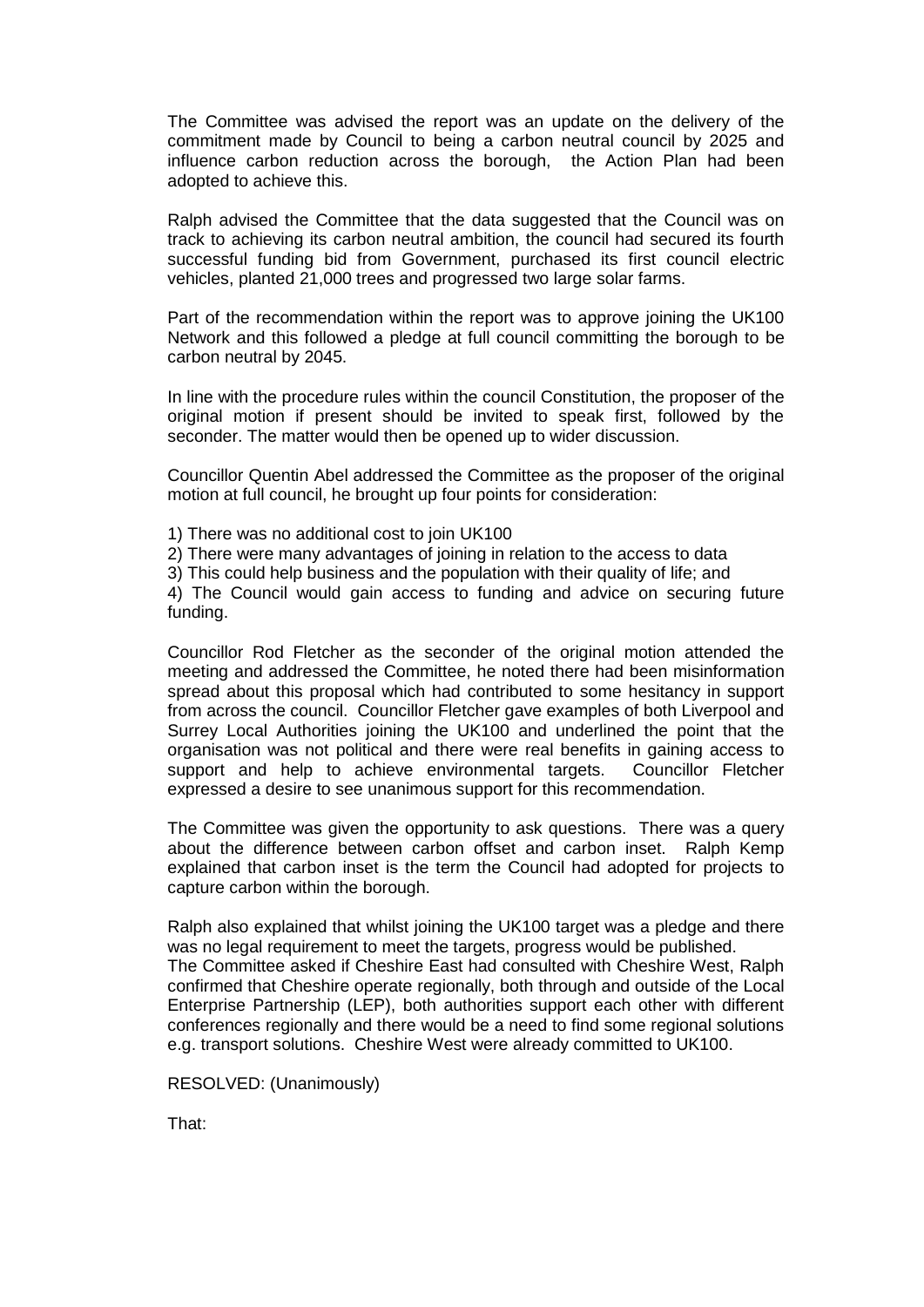1) progress made towards the Council's target to be carbon neutral for its own emissions by 2025 and wider influence measures to reduce carbon emissions across the borough be noted;

2) Cheshire East Council joining the UK100 network, setting a borough-wide target to be carbon neutral by 2045 be agreed;

3) the Head of Environmental Services be authorised to take all necessary actions to enter into a collaboration agreement between Cheshire East Council and Cheshire Wildlife Trust.

4) the Head of Environmental Services be authorised to take all necessary actions to establish and procure an electric vehicle car club as a solution to reducing the carbon footprint of the Council's business travel and borough wide carbon emissions through public use of the car club.

5) the adoption of the Manchester City Council Low Carbon Build Standard as a requirement for all construction projects undertaken by the Council be recommended to the Economy and Growth Committee;

6) the £3.714 million Public Sector Decarbonisation Scheme Grant from the Department for Business, Energy and Industrial Strategy (BEIS) for further decarbonisation of Council buildings be accepted;

7) the Council plan to plant trees on suitable council owned agricultural land holdings as part of the Carbon Neutral Action Plan 2020- 2025 commitment to develop natural climate solutions such as tree planting and peatland management on at least 100ha of Council owned land be noted.

# 41 **REFERRAL OF NOTICE OF MOTION: PROTECT THE RIGHT OF COMMUNITIES TO OBJECT TO INDIVIDUAL PLANNING APPLICATIONS**

Tom Evans, Neighbourhood Planning Manager introduced the referral of the Notice of Motion from full Council in October 2021 to the Committee.

Tom advised the Statement of Community Involvement (SCI), set out and engaged with stakeholders and residents on planning applications. This needed to be refreshes to remove covid provisions. Tom also explained that in October 2020, the Council responded to the Government's White Paper on proposed reforms to the planning system in which concern had been expressed about proposed changes that could remove an opportunity for the public to comment on the detail of a planning proposal. Given the length of time since the consultation took place, it could be timely to re-emphasis the Council's position to the new Secretary of State for Levelling Up, Housing and Communities (LUHC).

#### RESOLVED: (Unanimously)

That:

1) the updated Statement of Community Involvement, January 2022 attached at Appendix 1 be approved; and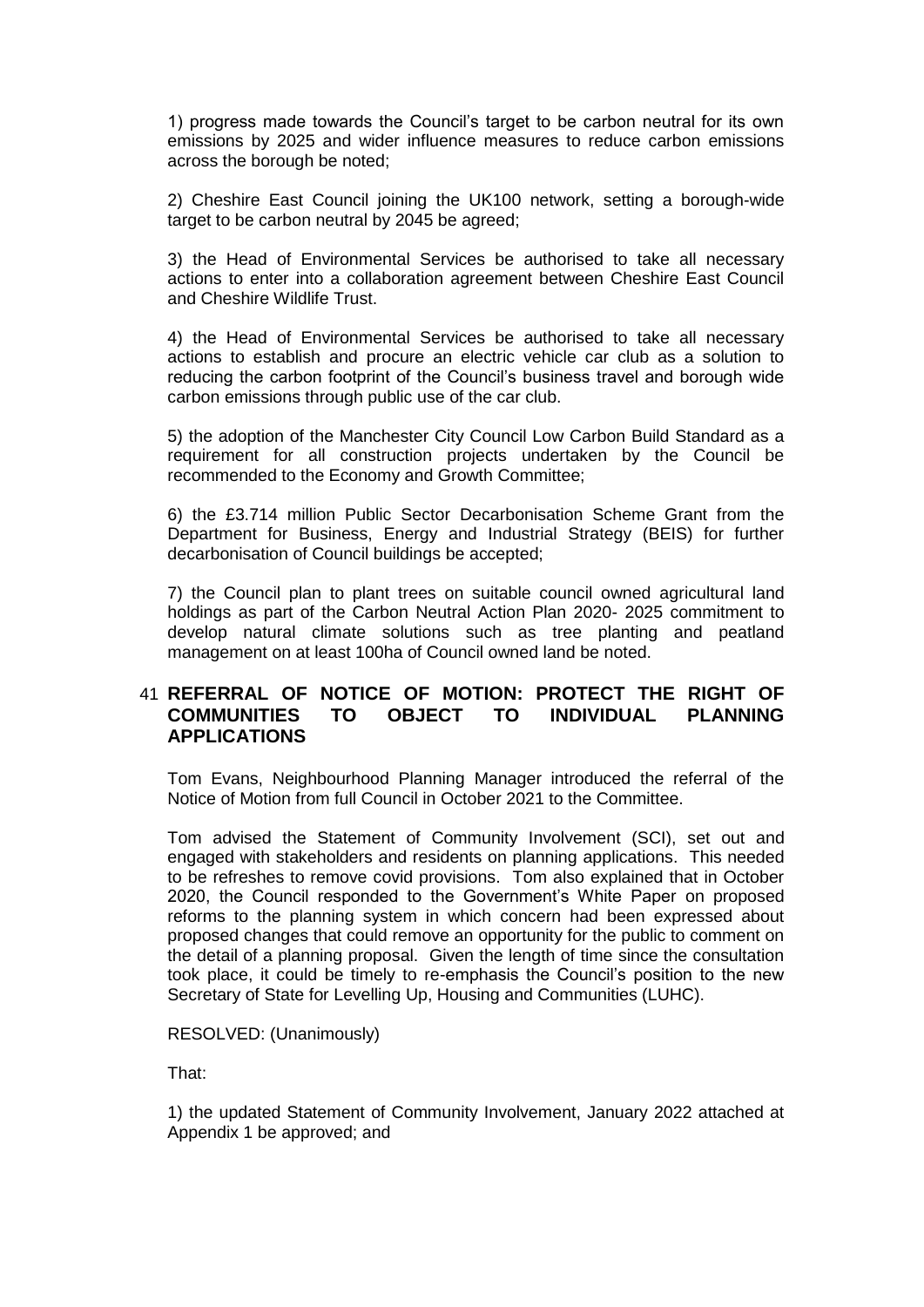2) the Chair of the Committee be authorised to write to the Secretary of State for Levelling Up, Housing and Communities calling on Government to protect the right of communities to comment on individual planning applications.

### 42 **BROWNFIELD LAND REGISTER UPDATE**

Paul Bayley introduced item to the Committee, Ben Vickers, Senior Planner and report author attended the Committee to answer any questions.

Councillor June Buckley raised a point about Ward Members and Town and Parish Clerks being notified 14-7 days prior to any publication of land to avoid any surprises.

RESOLVED: (Unanimously)

That:

1) the 2021 update and publication of the Cheshire East Brownfield Land Register, comprising the sites listed in Appendix 1 be approved; and

2) future updates and publications of Part 1 of the Cheshire East Brownfield Land Register be delgated to the Head of Planning.

# 43 **DRAFT CONSERVATION AREA APPRAISAL AND MANAGEMENT PLANS**

Macclesfield Town Councillor Fiona Wilson attended the meeting and addressed the Committee specifically in support of the Macclesfield Town Centre Conservation Area Appraisal.

Town Councillor Wilson gave the Committee some background to the document, the previous appraisal dated back to September 2005 and a review had been overdue. The Committee were advised that Macclesfield Town Council took forward a decision to fund a review of Macclesfield Town Centre in December 2019 in response to an approach offered by the Cheshire East Regeneration Team. Macclesfield Town Councillors were trained and had sessions with Cheshire East Neighbourhood Planning officers and following a tendering process, consultants were appointed.

A Stakeholder Engagement Plan was developed, in consultation with key groups in Macclesfield, these included: an internal group with Macclesfield Town Councillors, Cheshire East Council Planning, Regeneration and Conservation and Enforcement, a Heritage Conservation Group, Local Historians, the Civic Society, the Silk Heritage Trust, a Local Interest Group consisting of Residents, Cheshire East Members, Peaks and Plains Housing Trust, and schools.

Two workshops were held, one in March for consultation and one in June to gather feedback on the Draft Conservation Area Appraisal. The Final Draft Conservation Area Appraisal, the Management Plan and the Gazetteer are to be considered by the Committee today. An offshoot to this project has been a shopfront and signage design guide and a Macclesfield character assessment is also a work in progress.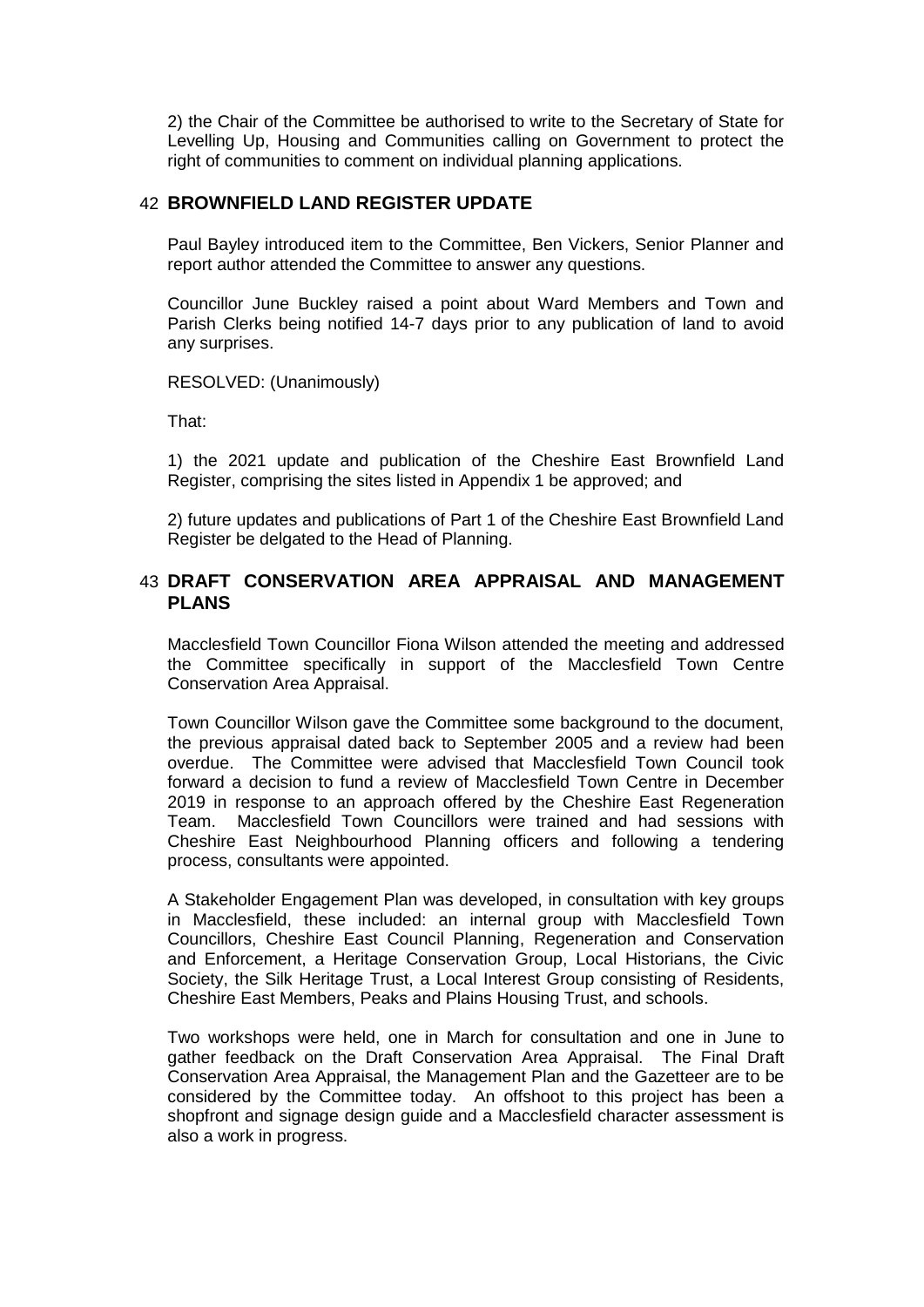Paul Bayley, Director of Environment and Neighbourhood Services introduced the item to the Committee. Emma Fairhurst, Senior Conservation Design Officer and report author attended the Committee to answer any questions.

There was some discussion about the potential conflicts between energy efficiency and conservation of buildings. Emma explained to the Committee that conservation areas are not just building heritage it includes trees and land such as tree protection and better management for replacement tree schemes following tree loss.

In terms of retrofitting historical buildings that are not listed, yet have historical value to the community there is a flexibility to enabling positive outcomes. There was a discussion about the retaining and embedded carbon in existing buildings rather than demolishing the whole building and building new. Whilst this was not policy it was guidance to stop demolition of buildings, as most buildings can be upgraded to meet modern living standards.

#### RESOLUTION: (Unanimously)

That:

1) the draft Ollerton School Lane Conservation Area Appraisal (including a boundary review) and Management Plan be approved and then such plan be made available for a minimum of 4 weeks of public consultation.(Appendix 1a/b);

2) the draft Macclesfield Town Centre Conservation Area Appraisal and Management Plan be approved and to then such plan be made available for a minimum of 4 weeks of public consultation.(Appendix 2a/b/c);

3) the draft Alderley Edge Conservation Area Appraisal (including Article 4 Direction) be approved and to then such plan be made available for a minimum of 4 weeks public consultation;

4) future decisions to consult on draft Conservation Area Appraisals and Management Plans be delegated to the Head of Planning, in consultation with the Chair of the Environment and Communities Committee and relevant ward councillors to gather knowledge from their area.

# 44 **THIRD QUARTER FINANCE REVIEW**

Paul Goodwin, Head of Financial Services & Deputy Chief Finance Officer attended the meeting and introduced the item to the Committee. It was noted that Tracey Baldwin, Principal Accountant was also in attendance to answer any questions from the Committee.

The Committee was advised, as noted in the report, to focus its scrutiny on the financial performance of services within its Terms of Reference (TOR).

The Committee was given the opportunity to ask questions.

Councillor Tony Dean made a general point that as a member of the committee, he understood the areas of responsibility, however at present this committee had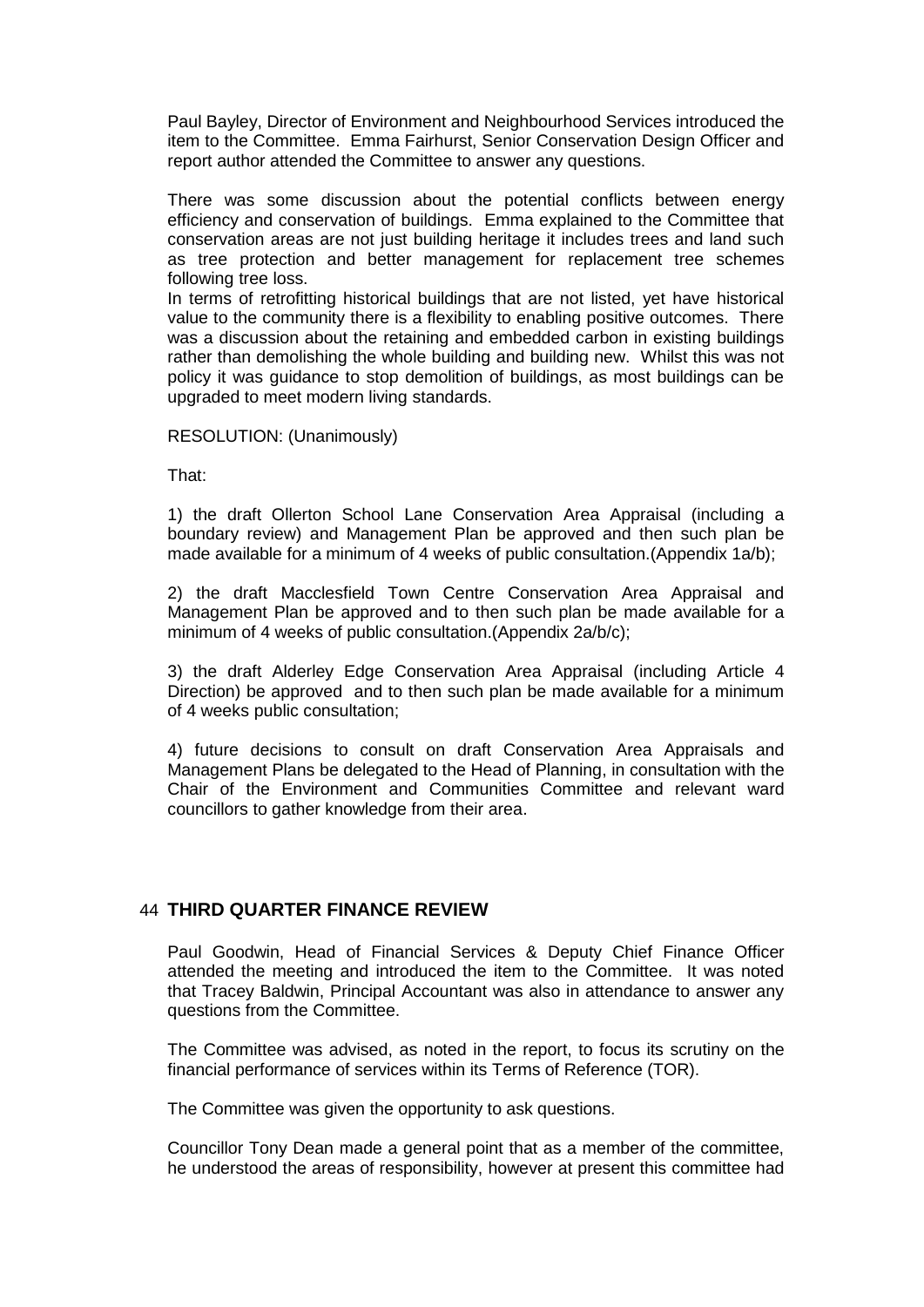no influence on the budget. Whilst Councillor Dean did comment he could lobby Finance Sub-Committee, he felt it would be more productive, before the next round of the MTFS, to attend a half-day seminar that covered the changes being proposed in order to have more influence over the areas of scrutiny for this committee.

Paul Goodwin advised that the council was within the first year of moving to a committee system, and that this budget had been set under the previous Leader and Cabinet system. One of the reasons for the governance move was to widen committee engagement in budget setting, as reflected in the item on the agenda that related to the Medium Term Financial Strategy (MTFS). It was suggested that further briefings could be held for members, that would provide more information on the budgets of services under each committee's remit, earlier in the next financial cycle.

RESOLVED: That

- 1) the report of the Finance Sub-Committee  $(1<sup>st</sup>$  December 2020) be received and noted;
- 2) the recommendations of the Finance Sub-Committee to:

a) note the financial update and forecast outturn relevant to the Environment and Communities Committee terms of reference; and

b) note that officers will seek to improve the outcomes and financial outturn across all Committees to mitigate the overall forecast overspend of the Council.

be received and noted.

3) Appendix 7 and the following sections specific to this Committee:

- Changes to Revenue budget 2021/22
- Policy Proposals Update
- Corporate Grants Register
- Debt Management
- Capital Strategy
- Reserve Strategy

be noted;

4) the additional specific grant supplementary revenue estimate over £500,000 and up to £1,000,000 in Appendix 7, Section 3 Corporate Grants Register, Table 2 be approved.

5) further briefings be scheduled for members, to provide more information on the budgets of services under each committee's remit, earlier in the next financial cycle.

## 45 **MEDIUM TERM FINANCIAL STRATEGY (MTFS)**

Paul Goodwin, Head of Financial Services & Deputy Chief Finance Officer attended the meeting and introduced the item to the Committee.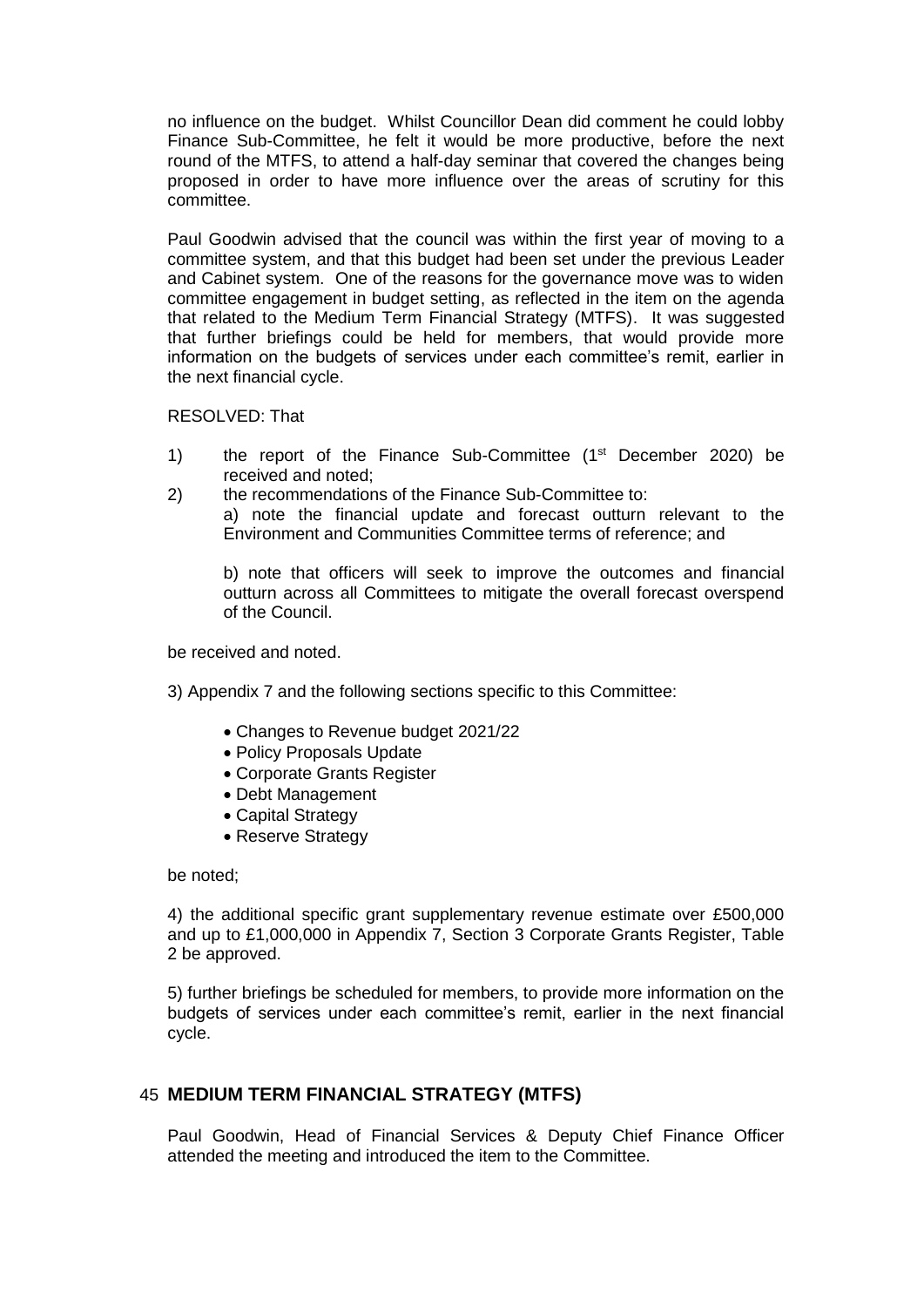The Committee was advised that the Medium Term Financial Strategy (MTFS) report was the opportunity for the committee to feed back on the budget consultation document that related to the MTFS 2022-2026 for services under the remit of this committee. There were no specific new proposals that related to services for this committee but there were a number of existing proposals rolling forward from the MTFS 2021-25 relevant to this committee, these were listed as an appendix within the report.

The Committee were given the opportunity to ask questions.

Councillor Peter Groves asked if the salary levels for planning officers was being considered in relation to retention and recruitment of staff within this area.

Paul Bayley, Director for Environment and Neighbourhood Services noted that the Executive Director for Place had instigated a deep-dive review of planning services within Cheshire East and recruitment and retention of Planning Officers, including salary levels, would be considered within the scope of this review.

RESOLVED: That:

- 1) the MTFS 2022 to 2026 Consultation Document be received and noted;
- 2) comments made by individual Councillors be fed back to the Corporate Policy Committee for its consideration;
- 3) the following proposals rolling forward from the MTFS 2021-25 relevant to the committee (as part of Appendix 1 (Appendix A of the report) be noted:
	- 26) Regulatory Services and Environmental Health ICT procurement
	- 27) CCTV migration to wireless networks
	- 29) Orbitas income and management fee
	- 31) Everybody Sport and Recreation Management Fee
	- 39) Review of governance of ASDVs
	- 42) Strategic Leisure Review
	- 84) Waste Contract Inflation and Tonnage Growth
	- 85) Environment Strategy and Carbon Neutrality
	- 86) Tree Risk Management
- 5) the impact of the local government financial settlement as provided at Appendix 2 on the MTFS Consultation Document be received and noted;
- 6) it be noted that this committee can comment on any other element of the MTFS Consultation Document related to the responsibilities of the Committee (including WOC Business Plans, and Reserves levels);
- 7) it be noted that the minutes of this meeting will form the consultation response of the Committee for the consideration by the Corporate Policy Committee.

# 46 **MEMBERS ADVISORY PANEL: CHESHIRE EAST CEMETERIES STRATEGY REVIEW**

In the absence of Councillor Joy Bratherton, Councillor Mike Benson addressed the Committee on this item.